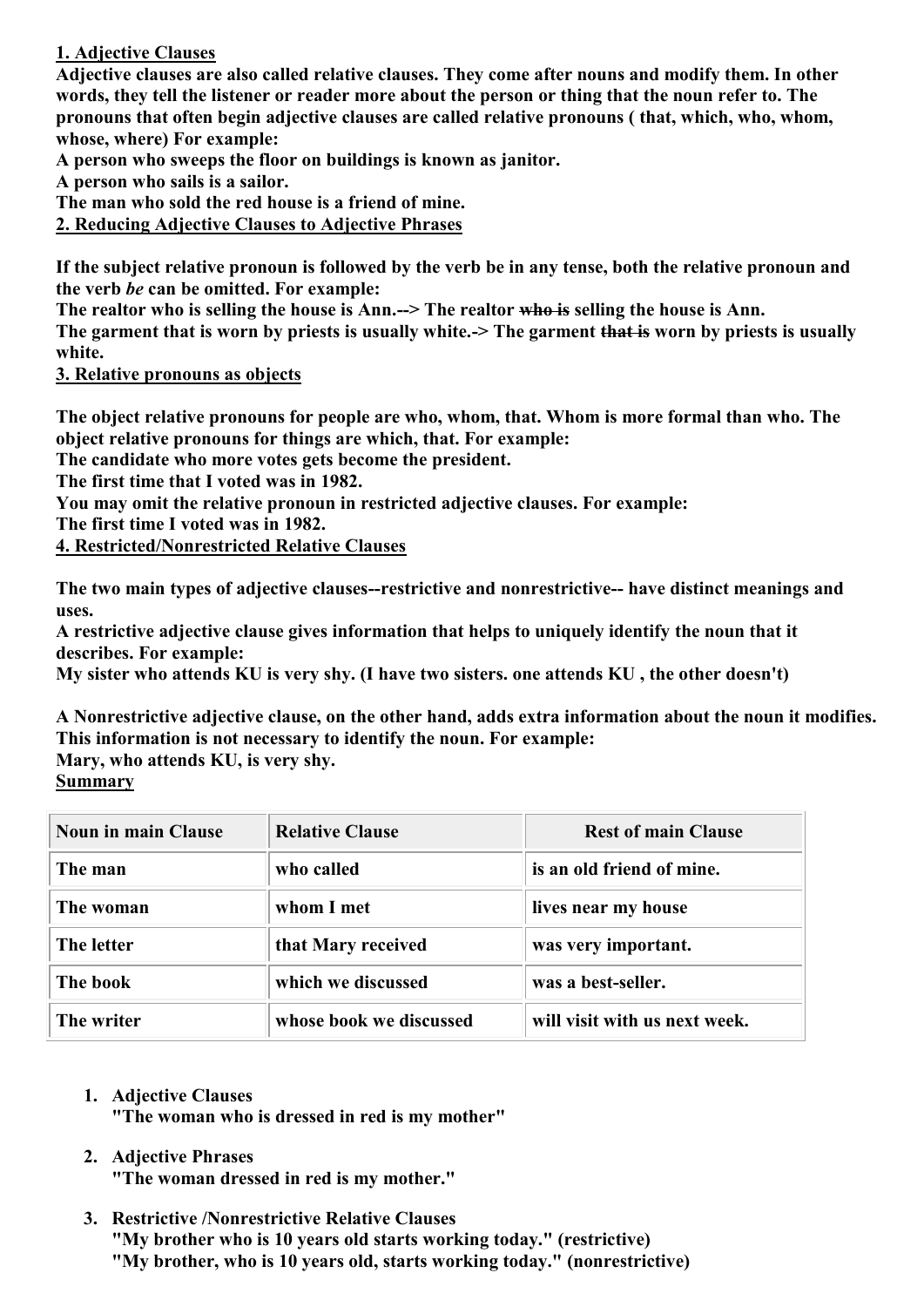## **1. Noun Clauses as Subjects**

**Noun clauses are that clauses that have a subject and a verb. There is no comma between the main clause and the that clause. For example:**

**That several students came late to class annoyed the professor.**

**The fact that you are from South America made you ideal for the job.**

**It is common in speaking to move the noun clause to the end of the sentence and to put it in the subject position e.g. It annoyed the teacher that Albert smoked in class.**

**2. Noun Clauses as Objects**

**In this case, the word that is put before the clause, but it is not required e.g. The teacher reported that Albert smoked in class. or The teacher reported that Albert smoked in class. 3. Noun Clauses made from Questions**

**Questions can made into noun clauses and become subjects and objects. Noun clauses that are made from information question usually begin with the question word when, who, why, etc. e.g. Amanda wondered why Nick broke up with her.// It is a mystery why Nick broke up with Amanda. Noun clauses that are made from yes-no questions begin with if, whether e.g. Amanda wonders if Nick will talk to her again. it is unknown whether the weather will be warm or rainy. 4. Reported Speech- Pronouns**

**We can tell about what someone said in two ways. We can use the exact words of the speaker or writer. This is called quoted speech. We must put quotations marks at the beginning and at the end of the quote. For example:**

**"I don't like your attitude," Joanna said to Jill.**

**Another way to tell about what someone said is to change the quote into a noun phrase. This is called reported speech. For example:**

**Jill said that it wasn't his fault.**

**5. Reported Speech-Statements**

**The most common verbs used to report statements are say and tell. When tell is used in reporting speech, it is always followed by a noun or a pronoun indicating the person spoken to. For example: Mike said that we were going to the beach on the weekend.**

**Mike told us that we were going to the beach on the weekend.**

**Other reported speech verbs commonly used are: add, admit, claim, declare, explain, indicate, mention, observe, state, reply, point out, etc.**

**it is important to note that if a statement was put into reported speech, the reporting verb is usually in the simple past and the verb in the reported statement is usually changed to a past tense.**

**Simple past =======> simple past**

**present progressive =======> past progressive**

**present perfect =======> past perfect**

**will**  $=$  ======> would

 $\mathsf{can}$   $\mathsf{---} \mathsf{---} \mathsf{---}$   $\mathsf{could}$ 

**6. Reported Speech- Questions**

**Yes/No questions in reported speech begin with the word if or whether. Information questions (Who, what, etc.) in reported speech begin with the question word and also use the statement word order.**

**The most common verb to report questions is ask. For example:**

**"Is the fire under control?" (Mike to John)**

**Mike asked John if the fire was under control.**

**"How did you pass the test?" Mary to Pete.**

**Mary asked Pete how he had past the test.**

**7. Reported Speech-Imperatives**

**When we report orders, suggestions, or requests, we can use a verb like tell, order, request, ask, warn, urge plus a noun or pronoun followed by an infinitive. For example: "Drive carefully," the man said to Cris.**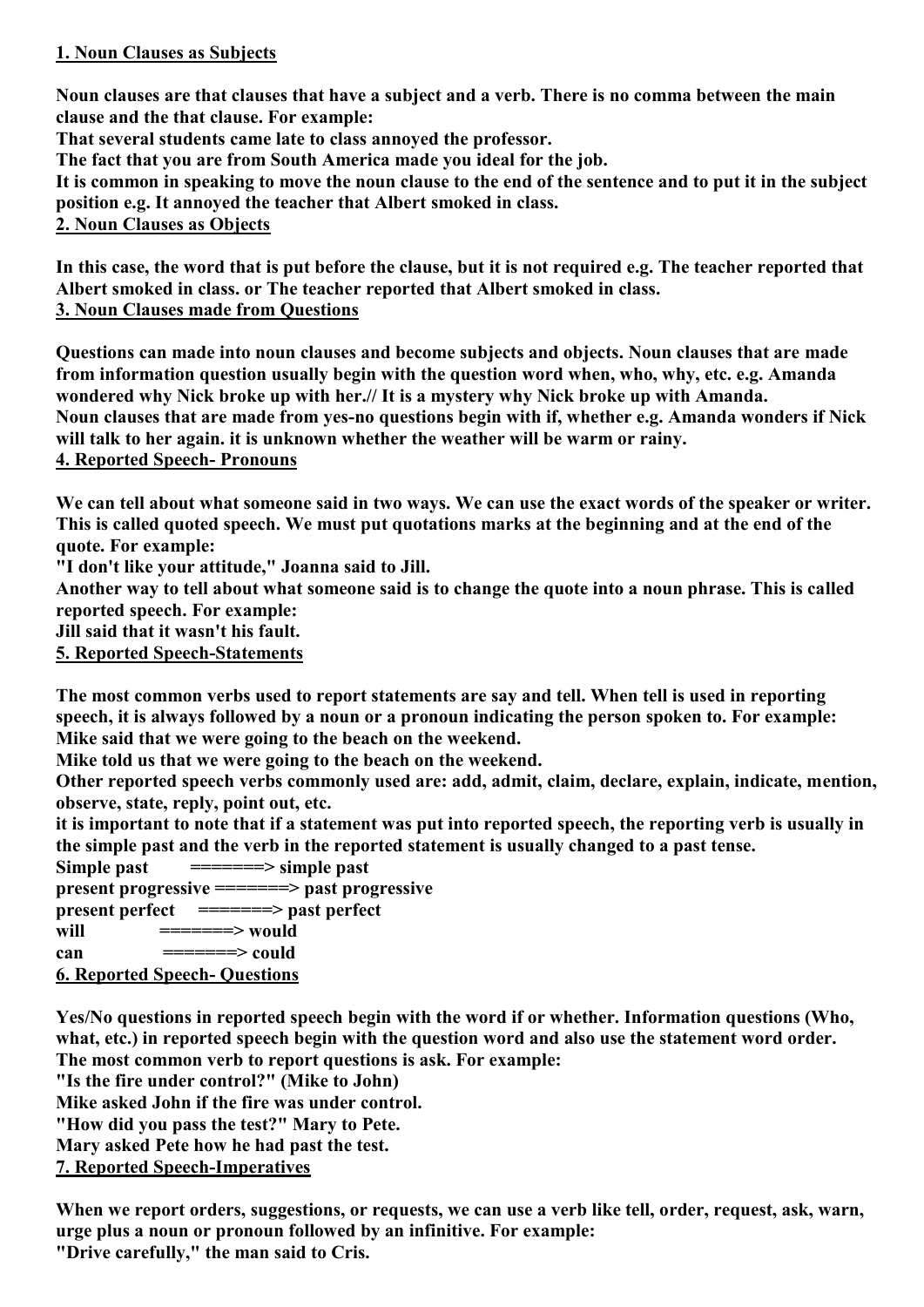**The man told Cris to drive carefully.**

**"Don't touch the art works," the teacher warned the kids.**

**The teacher warned the kids not to touch the art works.**

**An adverb may be a single word such as quickly, here or yesterday (see the page [Adverbs\)](http://web2.uvcs.uvic.ca/elc/studyzone/410/grammar/adverb.htm), or a phrase such as the day before yesterday or to see my mother (see the page [Adverb Phrases\).](http://web2.uvcs.uvic.ca/elc/studyzone/410/grammar/advphr.htm) However, adverbs can also be clauses, containing a subject and a full verb. This page will explain the basic types of adverb clauses (sometimes called "adverbial clauses") and how to recognize them.**

**Adverbs, adverb phrases, and adverb clauses**



**In the first sentence, "yesterday" is a one-word adverb, "on Friday" is an adverb phrase, and "before I left for Calgary" is an adverb clause. All of them answer the question "When?", but the adverb clause has a subject ("I") and a full verb ("left"). It is introduced by "before", so it is a dependent clause. This means that it cannot stand alone: "Before I left for Calgary" would not be a full sentence. It needs a main clause ("I saw the movie"). An adverb clause, then, is a dependent clause that does the same job as an adverb or an adverb phrase.**

## **Types of adverb clause**

**There are many types of adverb clauses. Here are some examples of the most common types:**

| <b>Type</b>    | <b>Question answered</b>                      | <b>Example</b>                                                    |
|----------------|-----------------------------------------------|-------------------------------------------------------------------|
| <b>Place</b>   | Where?                                        | Wherever there are computers, there is<br>Microsoft software.     |
| <b>Time</b>    | When?                                         | After the fruit is harvested, it is sold at the<br>market.        |
| Cause          | Why? (What caused this?)                      | I didn't call her because I'm shy.                                |
| <b>Purpose</b> | Why? (What was the reason for<br>doing this?) | She took a computer course so that she could<br>get a better job. |
| Concession     | Why is this unexpected?                       | Although Jay has a Master's degree, he works<br>as a store clerk. |
| Condition      | Under what conditions?                        | If you save your money, you will be able to go to<br>college.     |

**As you can see from the examples above, most adverb clauses can be recognized because they are**